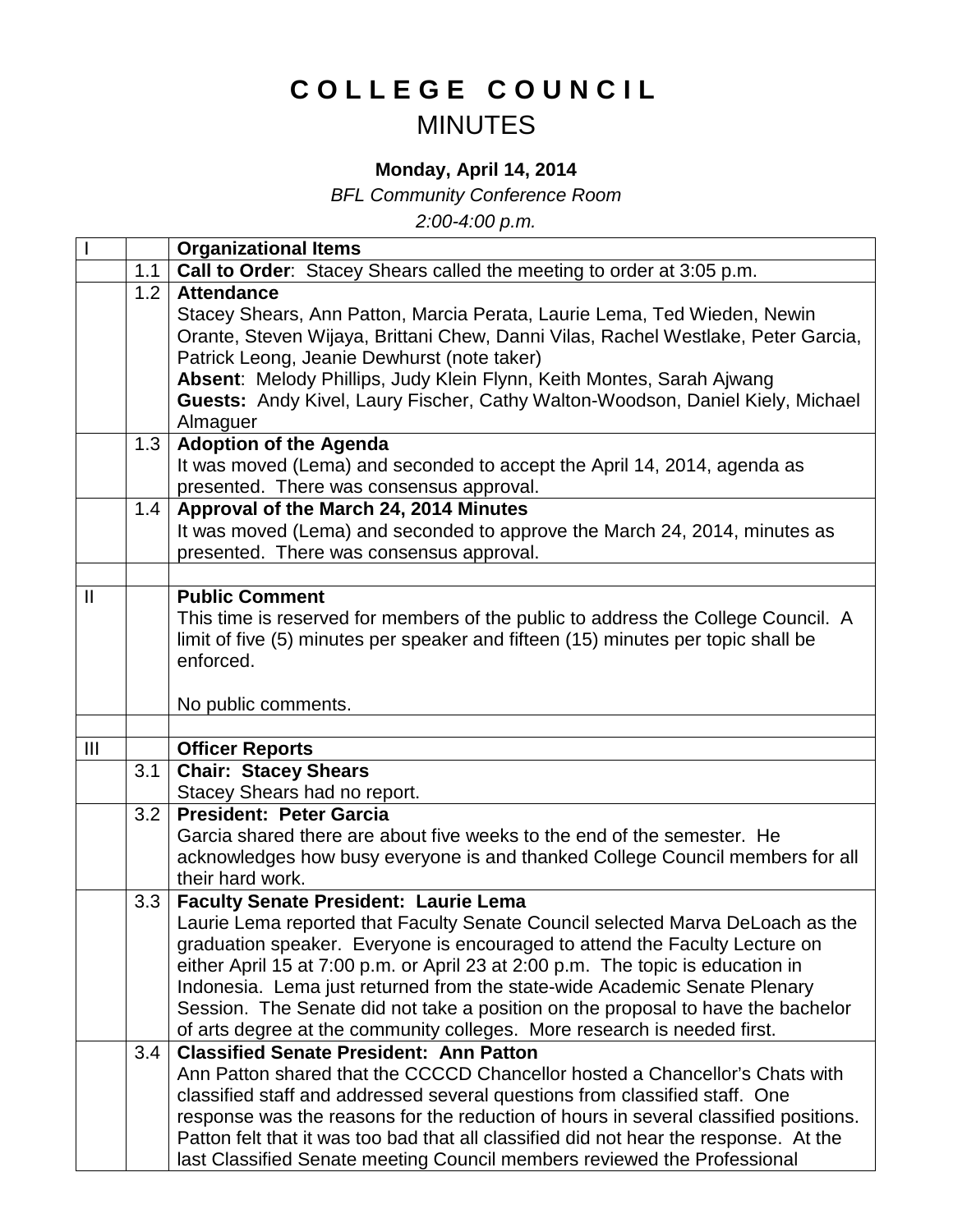|        |     | Development Strategic Plan and the Technology Master Plan. They recommended<br>adding classified needs to the Technology Master Plan.                                                                                                                                                                                                                                                                                                                                                                                                                                                                                                                                                                                                                                                                                                                                                                                                                                                                                                                                                                                                                                                                                                                                                                                                                                                                                                                                                                                      |
|--------|-----|----------------------------------------------------------------------------------------------------------------------------------------------------------------------------------------------------------------------------------------------------------------------------------------------------------------------------------------------------------------------------------------------------------------------------------------------------------------------------------------------------------------------------------------------------------------------------------------------------------------------------------------------------------------------------------------------------------------------------------------------------------------------------------------------------------------------------------------------------------------------------------------------------------------------------------------------------------------------------------------------------------------------------------------------------------------------------------------------------------------------------------------------------------------------------------------------------------------------------------------------------------------------------------------------------------------------------------------------------------------------------------------------------------------------------------------------------------------------------------------------------------------------------|
|        |     | It was agreed to add an agenda item to the next meeting: Community Building.                                                                                                                                                                                                                                                                                                                                                                                                                                                                                                                                                                                                                                                                                                                                                                                                                                                                                                                                                                                                                                                                                                                                                                                                                                                                                                                                                                                                                                               |
|        | 3.5 | <b>ASDVC: Steven Wijaya</b><br>Steven Wijaya reported that the ASDVC Spring Festival Wednesday, April 16,<br>10:00 a.m. -2:00 p.m. Everyone is welcome to attend. The new ASDVC Board<br>was elected. Keith Montes will be the president, Wijaya will be vice president of<br>executive affairs, and Brittani Chew will be environmental affairs officer. ASDVC is<br>currently amending their bylaws on attendance.                                                                                                                                                                                                                                                                                                                                                                                                                                                                                                                                                                                                                                                                                                                                                                                                                                                                                                                                                                                                                                                                                                       |
| IV     |     | Professional Development Strategic Plan - Information/Discussion<br>Andy Kivel attended the meeting to give a brief overview of the plan. He explained<br>that President's Cabinet, Faculty Senate, Classified Senate, and Institutional<br>Planning Committee have already reviewed the draft plan. The groups suggested<br>several areas of improvement. More work needs to be done to align the<br>professional development program with the college's strategic plan. More time<br>needs to be spent on the language of the goals, objectives, and strategies to make<br>them clearer. The evaluation of the plan needs to be strengthened and the actions<br>steps are not yet concrete or specific enough. The plan does not present a broad<br>enough picture of professional development on the campus. Kivel explained that<br>the writing group met to review the suggestions. Suggestions from College Council<br>included calling the plan the Professional Development Master Plan, and to have<br>an actionable assessment of professional development needs for part-time faculty<br>and classified staff. Plan outcomes should be evaluated. After further discussion,<br>it was moved (Lema) and seconded to strongly recommend a cross-constituency<br>writing group work on aligning the Professional Development plan with the college's<br>Strategic Plan. Motion carried. Andy Kivel, Peter Garcia, Laurie Lema, and Ann<br>Patton will discuss how to move the plan forward with the writing group. |
| $\vee$ |     | <b>Accreditation Update - Information/Discussion</b><br>It was moved (Lema) and seconded to adjust the agenda to move to<br>Developmental Education Master Plan discussion forward. Motion carried.<br>Ted Wieden shared that the final self evaluation draft report will be on the DVC<br>website on Monday, April 21, 2014. Brittani Chew agreed to make sure that it is on<br>the ASDVC agenda. Wieden and Lema will email the college explaining how to<br>access the draft report. The next two College Council meetings will have a<br>standing agenda item for the self evaluation report.                                                                                                                                                                                                                                                                                                                                                                                                                                                                                                                                                                                                                                                                                                                                                                                                                                                                                                                          |
| VI     |     | Developmental Education Master Plan - Information/Discussion<br>Laury Fischer attended to give a brief overview of the draft master plan. Part of the<br>work of the Foundations for College Success Committee (FCS) is to create an<br>overview plan to serve the needs of developmental students. The draft plan is<br>currently being presented to the governance bodies for feedback. Faculty Senate<br>endorsed the draft plan. Newin Orante expressed concerns about the capacity of<br>the student services area to assist with the activities. Suggestions were given to<br>include clerical support, add raw numbers along with the percentages to give a<br>better sense of comparison, propose metrics about goals that mean a difference in<br>the lives of students, coordinate with the other two community colleges in our<br>district, address the findings of assessment in student learning outcomes, and                                                                                                                                                                                                                                                                                                                                                                                                                                                                                                                                                                                                |